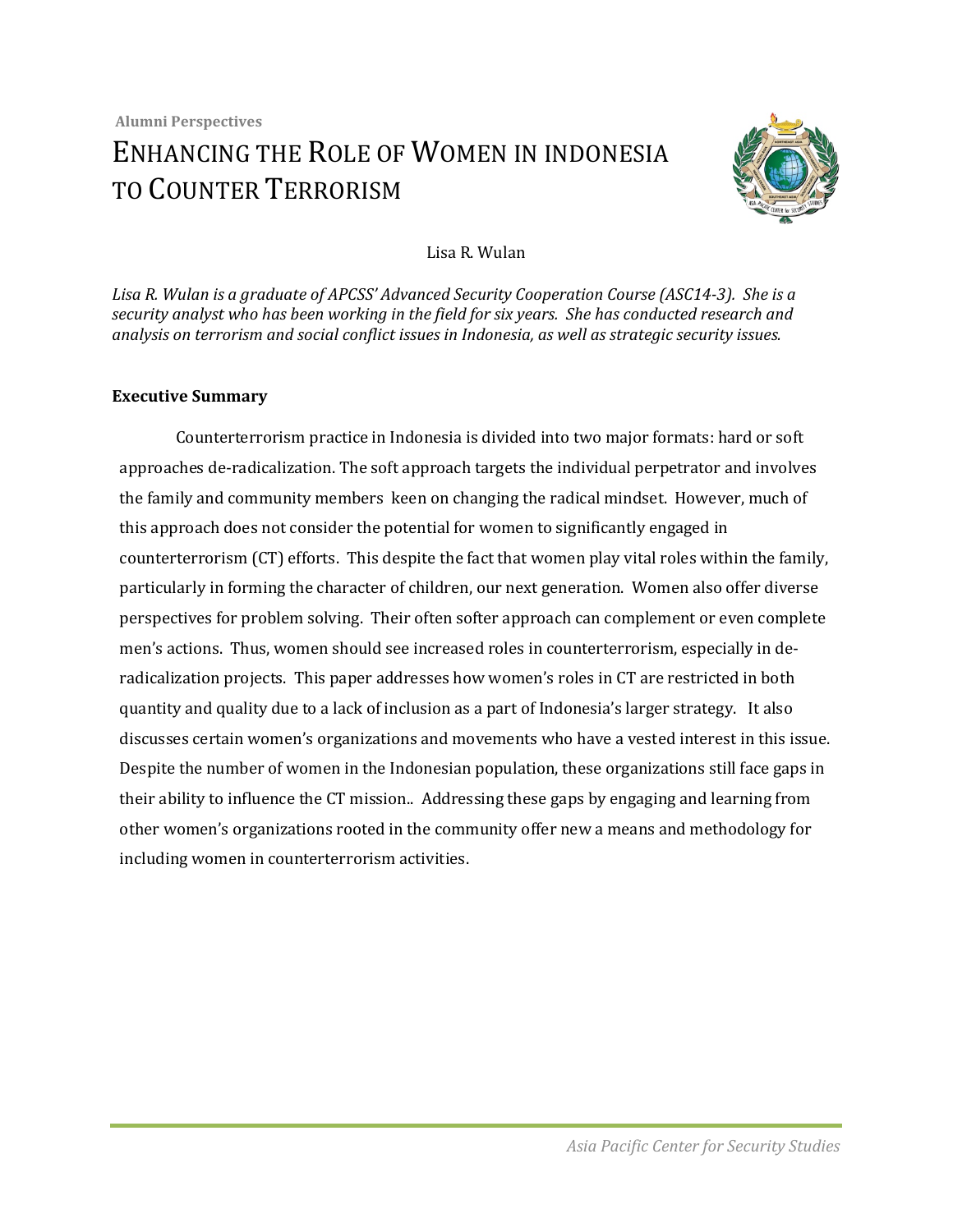### **Introduction**

Terrorism eradication efforts have long been considered the exclusive purview of men. This comes from the assumption that terrorism, like war and violence, is primarily the perview of men. However, certaing groups today involve women in terrorist activities, as seen with the group Boko Haram and the Pakistani Taliban. The latter of the two claims to have prepared 500 female suicide bombers for terrorist acts. In some cases, women's inclusion in the criminal act of terrorism has increased its effectiveness. Reasons for this include the idea that women are considered more loyal to their duty, and that they are viewed with less suspicion by security forces. This counters the assumption that terrorism is the exclusive domain of men.

Given this background, it follows that women's participation in various fields, including combat, counterterrorism, and conflict resolution can bring better results. For example, in Tamil Nadu, Nepal, and in the Kashmir region, when women have been involved as fighters, they have rapidly increased the their movement's impacts. In Kurdistan, women are deployed to the Peshmorga, an elite unit of the Kurdish armed forces, to help face down the threat of terrorism in the region.

Women can also be valuable agents in the peace process. The Liberian Peace Movement led by Leymah Gbowee is one example. Under her direction, the movement mobilized thousands of women protesters against the Liberian civil war, employing acts of silence, advocating against violence and even denying men sexual relations. This movement contributed to the civil war's end in 2003. However, when women have returned to the traditional realm and left the peace process solely in the hands of their male fellows, results have not been as expected.

Discussion of counterterrorism efforts must start with an understanding of the definition and concept of terrorism. Graeme C.S. Steven, a research associate at the Centre for the Study of Terrorism and Political Violence at the University of St. Andrews, and Rohan Gunaratna, head of the International Centre for Political Violence and Terrorism Research at Nanyang Technological University, have stated that terrorism is a unique form of political violence. It is a political campaign backed by threats and acts of violence. It must be systematic and deliberate, and seek to influence a wide audience by generating fear. It targets civilians to gain political control of the public.

Under Steven's and Gunaratna's definition, terrorism can be divided into two forms, the first of which is domestic terrorism. This refers to acts of terrorism committed within the a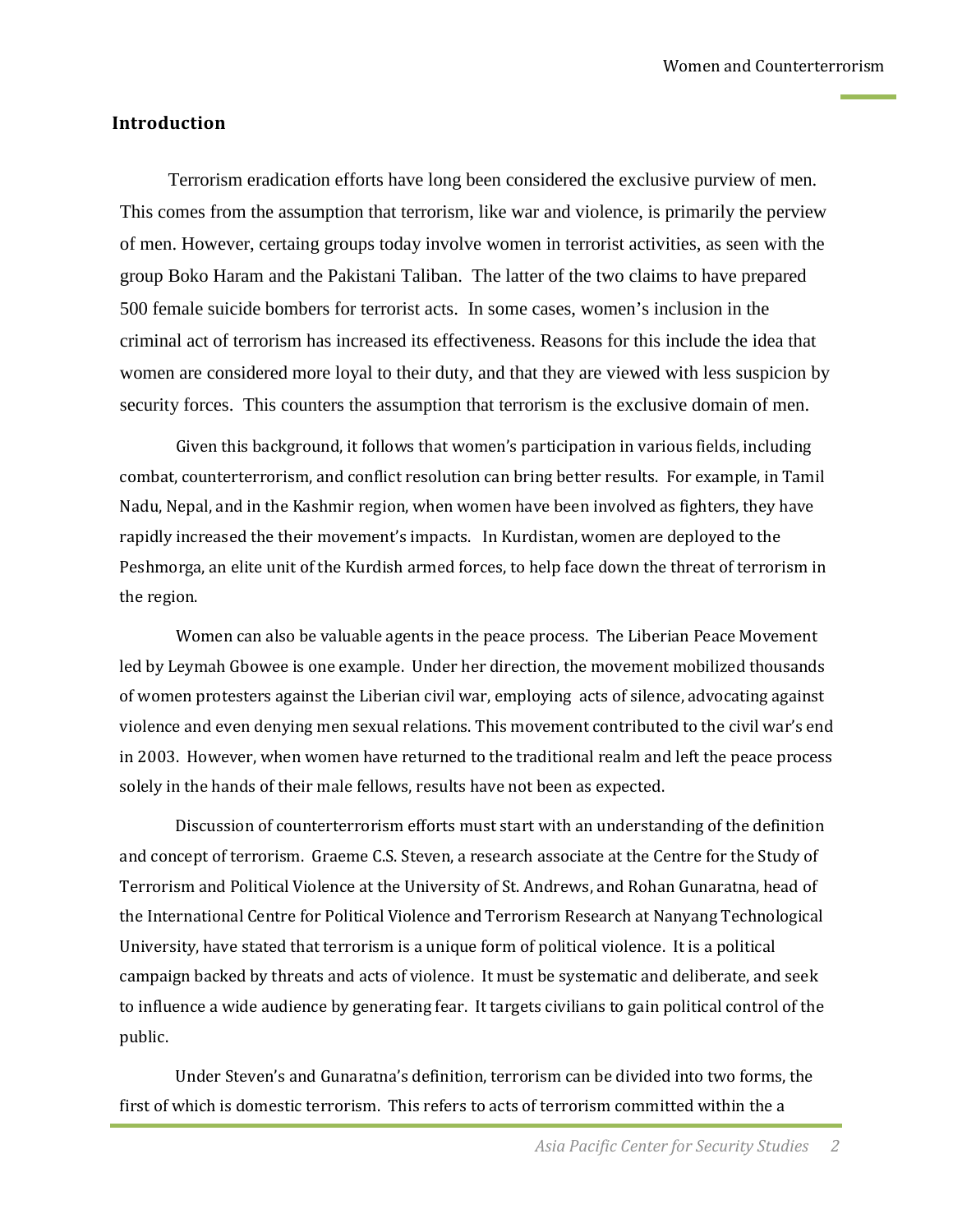country's territorial borders. The second is international, which refers to acts of terrorism involving citizens or the territory of more than one country<sup>1</sup>. In contrast, the Indonesian Government defines terrorism as follows:

"Any person who intentionally using violence or threats of violence create and/or intended to create an atmosphere of terror or fear against the widespread nature or cause casualties mass, by depriving of freedom or loss of life and property of others, or cause damage or destruction the vital objects strategic or environmental or public facility or facilities of international"[2](#page-2-1).

An intentional act of violence or threats of violence intended to create an atmosphere of terror or fear among target populations. The acts cause injury and loss of life, including mass casualties, as well as damage to property, including destruction of vital strategic, environmental, public and international facilities.

What leads people to commit acts of terrorism? Research shows certain factors that compel people to join terrorist groups. Among these are: 1) belief in the group's cause; 2) sympathy with group's aims, ideology, religion, or politics.; 3) a sense of injustice, combined with anger and a desire for revenge; 4) hopelessness, often for economic reasons, such as unemployment, lack of education, and denial of social recognition and acceptance; and 5) failure to achieve political goals by political means.[3](#page-2-2)

Former Indonesian President Susilo Bambang Yudhoyono stated there are three main causes of terrorism, namely: 1) extremism and ideological radicalism; 2) misinterpretation of and digression from religion; 3) poverty and social inequality.[4](#page-2-3)

Another concept comes from Sri Yunanto, who is on the staff of the Indonesia National Counterterrorism Agency (BNPT). He has stated that the root of terrorism can be divided into three factors: 1) ideology, 2) non-ideology, and 3) history. In Yunanto's view, the ideological root emerges because people deny the moderate Ulama<sup>[5](#page-2-4)</sup> interpretation of jihad. They tend to use "jihad" to as a war term. He sees the non-ideological factor as coming from those who are

<span id="page-2-0"></span><sup>&</sup>lt;sup>1</sup> Steven, G.C.S. and Gunaratna, R. (2004). Counterterrorism: A Reference Handbook. California: ABC-CLIO, page 4-5.<br><sup>2</sup> Indonesian Regulation of Eradication of Terrorism (*Undang-Undang* Nomor 15 tahun 2003 tentang Pembe

<span id="page-2-1"></span>na Terorisme).<br> $3$  Op.cit, page 16-24.

<span id="page-2-3"></span><span id="page-2-2"></span><sup>&</sup>lt;sup>4</sup> "Tiga Penyebab Munculnya Terorisme Menurut SBY", http://nasional.news.viva.co.id/news/read/79144-tiga\_penyebab\_muncul nya\_terorisme\_menurut\_sby, July 30<sup>th</sup> 2009.<br><sup>5</sup> *Ulama* refers to the educated class of Muslim legal scholars who are polymaths engaged in several fields of Islamic studies. The

<span id="page-2-4"></span>y are well versed in *fiqh* (jurisprudence) and are considered the arbiters of *sharia* law, being Islamic lawyers and are considered t he foundation of the law.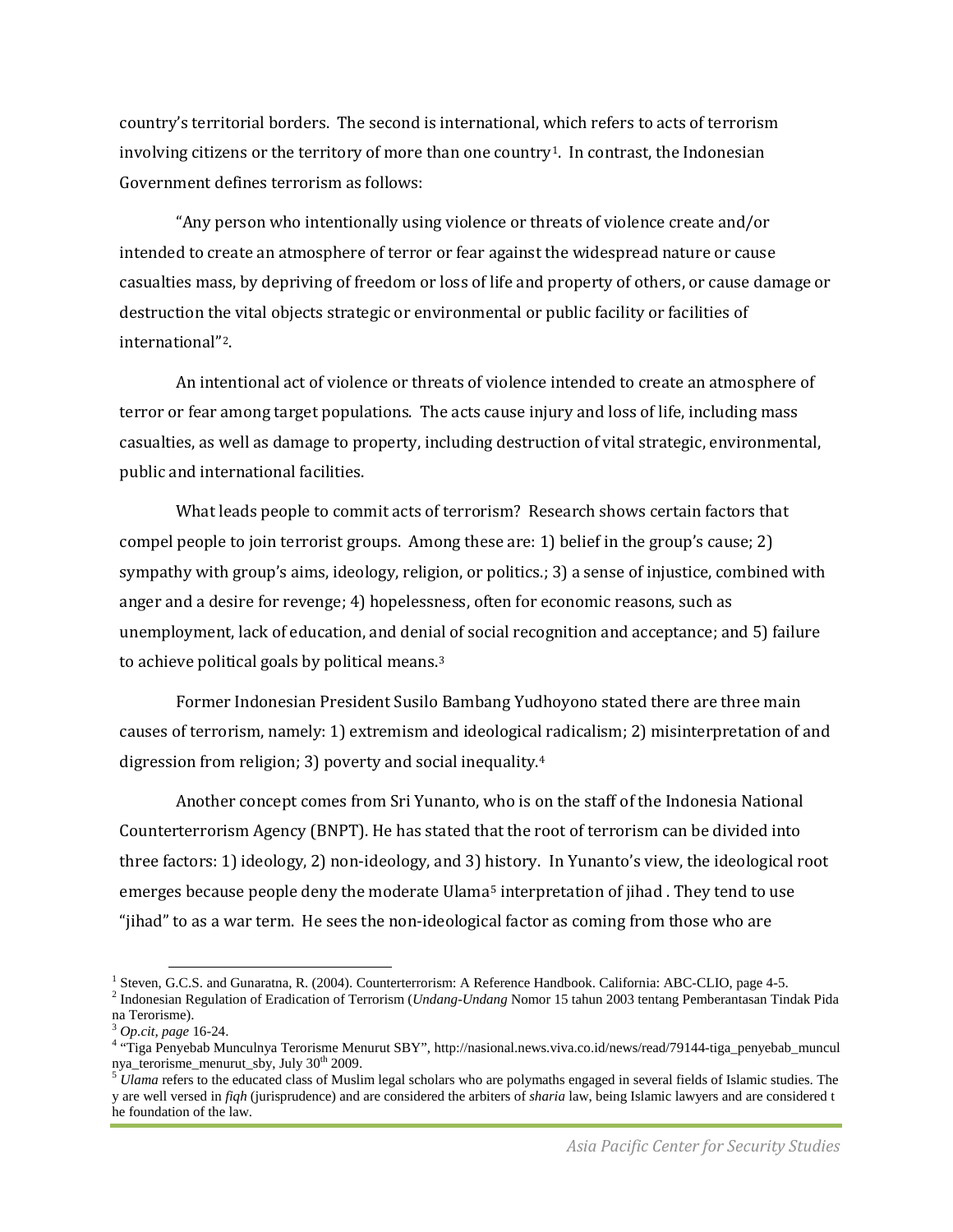marginalized from national political power. The historical factor, in his analysis, comes from the idea of Indonesia's war of independence, fought for centuries against Western nations. It originated from the idea that radical action is needed to obtain independence, and that Western countries always have negative intentions toward Indonesia and Muslims.[6](#page-3-0)

Further research conducted by Abu Rokhmad shows that the concept of radical Islam may have spread because of a lack of religious knowledge and provocative materials that have been distributed.[7](#page-3-1)

In light of these various concepts and causes, there are a number of different measures available in the fight against terrorism. They include both defensive measures to reduce vulnerability to terrorist acts and offensive measures to prevent, deter, and respond to terrorism. They include: 1) political actions, 2) punitive measures, 3) employing the legal system, 4) military operations, 5) using intelligence agencies, 6) enforce restricted movements, 7) police operations, and 8) counter propaganda activities.[8](#page-3-2)

Considering these measures, women can be engaged in counterterrorism activities in a variety of ways. As mothers, and in their traditional status, women have important roles within the family, particularly in children's character formation . In the community, women have a great impact on and access to community information. Women also possess diverse perspectives that can be applied to problem solving and can complement the work of men. As seen in cases listed above and throughout this paper, women's deployment as main agents for conflict resolution promises enhanced results. These roles can be applied to their involvement in anti-terrorism task forces, law enforcement, and decision making processes. I n this paper, I will focus on enhancing women's role in defensive measures, particularly in the de-radicalization process.

#### **1. Role of Indonesian Women in Counterterrorism**

The strategy of countering terrorism in Indonesia can be classified into hard and soft approaches towards deradicalization. The hard approach focuses on developing the security system and law enforcement. This method considers terrorism an illegal criminal act because it causes both physical (facility destruction, loss of life) and psychological damage (raises the fear of

<span id="page-3-0"></span><sup>&</sup>lt;sup>6</sup> National Dialogue "Mensosialisasikan Islam Damai, Toleran dan Berkebangsaan (Socializing the Peace, Tolerant, and Nationali st Islam)", presented by Nahdliyyin Center and BNPT, November  $27<sup>th</sup>$  2011, Hotel Baltika

<span id="page-3-1"></span>Rokhmad, Abu (2012). Radikalisme Islam dan Upaya Deradikalisasi Paham Radikal. Walisongo, Vol. 20, No. 1, May 2012.

<span id="page-3-2"></span><sup>8</sup> Couture, K.L. (2014). A Gendered Approach to Countering Violent Extremism: Lessons Learned from Women in Peacebuildin g and Conflict Prevention Applied Successfully in Bangladesh and Morocco. Centre for 21st Century Security and Intelligence. P olicy Paper, July 2014, page 102-127.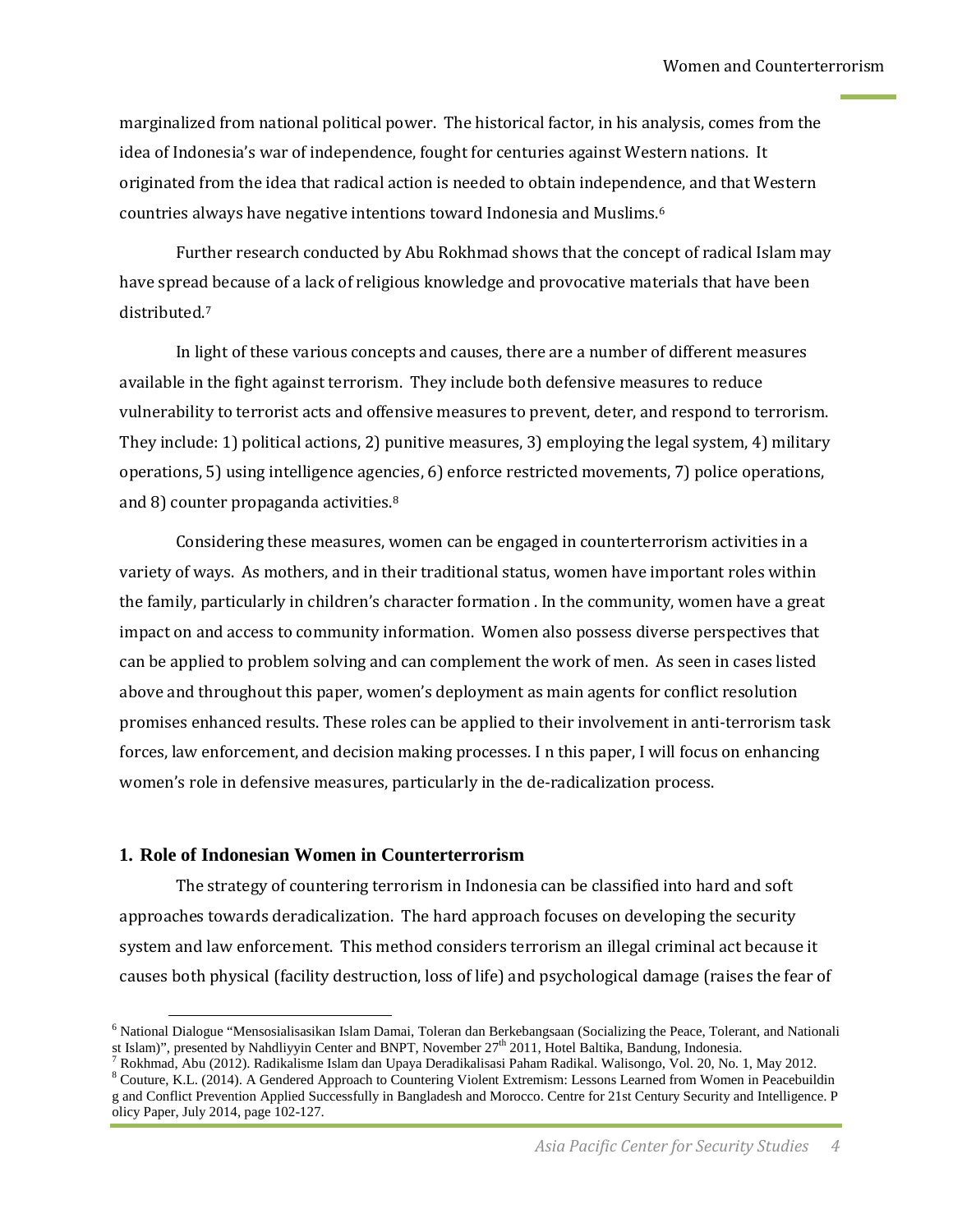the people, decreases investment, harms the economy, discourages tourism).<sup>[9](#page-4-0)</sup> Its implementation involves the judicial branch, intelligence agencies, police forces such as Detachment 88, the National Counterterrorism Agency (BNPT), immigration and military resourcesk, etc.

The soft power approach involves all stakeholders: government, formal education, religious, and community. Interagency cooperation on the anti-terrorism campaign includes religious, regional, community, and ethnic leaders, and both convicts and former convicts.

The soft approach also places personal attention on convicts, as well as their families, offering to cover the costs of their children's tuition, wives' employment, and even their weddings in order to counter negative socioeconomic influences..[10](#page-4-1)

Formal education also plays a significant role in counterterrorism. Therefore, national strategy focuses on revising curriculums that advocate extremism and violence. It seeks to intensify early education and religious education efforts to prevent the terrorism, violence, or extremism.[11](#page-4-2) The religious community is involved in such campaigns by performing moderate lectures, seminars, workshops, and dialogues, particularly with hardline figures and at boarding schools. In addition to these strategies, counterterrorism is also performed by involving the community in early detection.

| <b>Hard Approach</b>          | <b>Soft Approach</b>    |                                                        |  |
|-------------------------------|-------------------------|--------------------------------------------------------|--|
| Police (especially Densus 88) | <b>Formal Education</b> | Revising curriculum that advocates violence/extremism, |  |
| Correctional institution      |                         | Intensify anti-extremism/anti-violence teaching.       |  |
| Judicial                      |                         |                                                        |  |
| Intelligence Agency           | Religious/              | Family / early education on moderate perspective       |  |
| <b>BNPT</b>                   | Community               |                                                        |  |
| Immigration                   |                         | NGO by doing seminars, workshops, campaign.            |  |
|                               |                         | Religious, ethnic, regional leaders by lectures/       |  |
|                               |                         | preaching, dialogue, seminars.                         |  |
|                               |                         | Early detection system.                                |  |
|                               | Government              | Economy and educational aid for criminals' families    |  |
|                               |                         |                                                        |  |
|                               |                         | Preaching at jails                                     |  |

Table 1. Counterterrorism Strategy in Indonesia

<span id="page-4-0"></span><sup>9</sup> National Dialogue "Mensosialisasikan Islam Damai, Toleran dan Berkebangsaan (Socializing the Peace, Tolerant, and Nationali st Islam)", presented by Nahdliyyin Center and BNPT, November 27<sup>th</sup> 2011, Hotel Baltika, Bandung, Indonesia.<br><sup>10</sup> Cetak biru deradikalisasi nasional, BBC Indonesia, 10 Oktober 2012<br><sup>11</sup> "Tiga Penyebab Munculnya Terorisme

<span id="page-4-1"></span>

<span id="page-4-2"></span>ulnya\_terorisme\_menurut\_sby, July 30th 2009.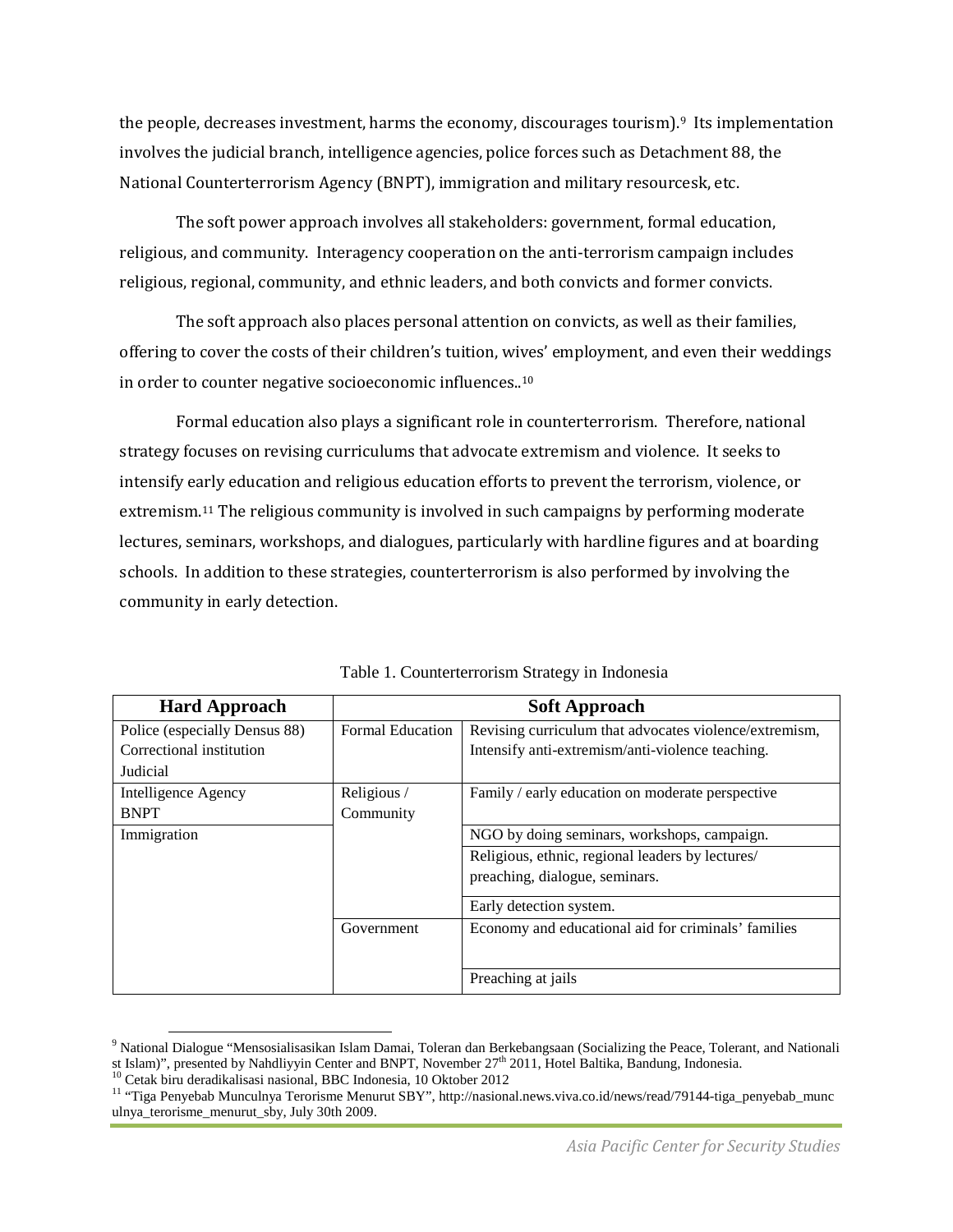| Socialization, Seminars, Workshops, FGD -<br>antiterrorism            |
|-----------------------------------------------------------------------|
| Advertisement, counter propaganda, movie, relationship<br>with media. |

## *a. Women's Counterterrorism Role in Indonesia*

In the field of counterterrorism, women participate primarily in preventing terrorism through anti-extremism and anti-violence campaigns. Non-governmental organizations and religious women's organizations are the main actors. In Indonesia, there are two Muslim women's groups – Fatayat NU and Aisyiyah -- that are wings of Indonesia's two largest Muslim organizations.

Fatayat NU is a wing of Nahdlatul Ulama and focuses on empowering Muslim women. It has approximately 6 million cadres,<sup>12</sup> 10 percent from all Nahdlatul Ulama cadres, numbering approximately 60 million.[13](#page-5-1)The mission of Fatayat NU is eradicating all forms of violence, injustice and poverty in communities by developing social discourse that is constructive, democratic, and gender equal. The mission is to develop a critical awareness of women's equality and gender justice by strengthening human resources, human resource development, and community empowerment. The group's agenda covers areas impacting women's livelihoods, particularly economic advocacy, political engagement, socio-cultural building, security, and dakwah, which is the preaching of Islam

In the field of counterterrorism, Fatayat NU has cooperated with the government to hold national seminars, forums, and workshops. On the Fatayat NU website, there are up-to-date counterterrorism articles.[14](#page-5-2) The group's counterterrorism activities, however, are sporadic and largely dependent on current issues. And, they do not consider a broader, longer-term agenda or strategy on such issues as trafficking, gender equality, and migrant workers.<sup>[15](#page-5-3)</sup>

Aisyiah is a wing of Muhammadiyah, Indonesia's second largest Islamic organization. It focuses on the women's movement, social development, and dakwah based on the Islamic way of

<span id="page-5-0"></span><sup>12</sup> http://www.pkb.or.id/hadir-di-pucak-harlah-fatayat-nu-ke-62-ibu-negara-yakinkan-perempuan-miliki-peranan-sama-dengan-la ki

<span id="page-5-1"></span><sup>&</sup>lt;sup>13</sup> Sobary, Mohammad. NU dan Keindonesiaan. 2010. Jakarta: Gramedia. page 107

<span id="page-5-3"></span><span id="page-5-2"></span><sup>&</sup>lt;sup>14</sup> www.fatayat.or.id<br><sup>15</sup> http://www.fatayat.or.id/document/kongres-report-xiv.pdf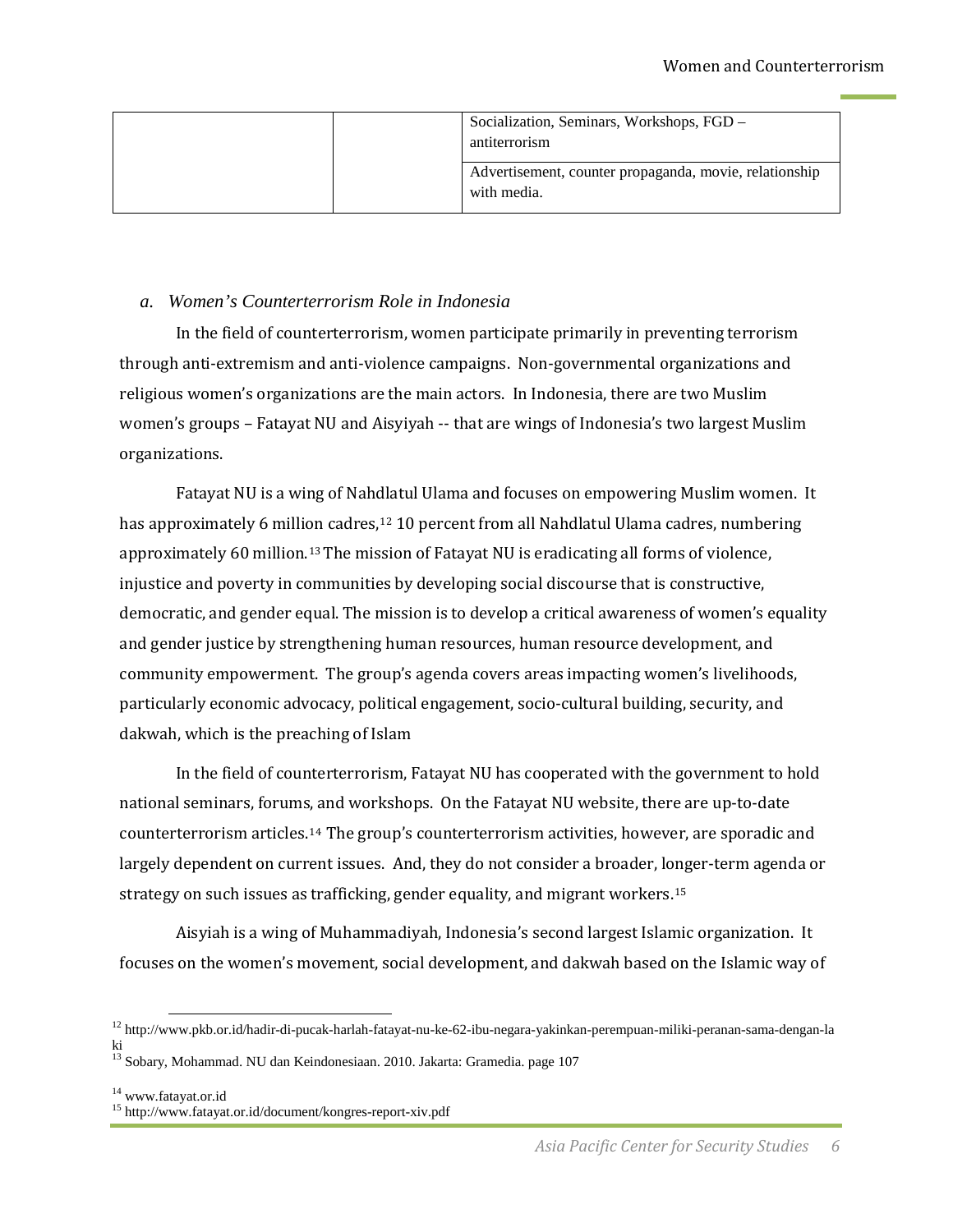life and rooted in the Quran and Sunnah. Aisyiyah's charitable efforts have been engaged in various fields, including education, health, social welfare, economic, and community development.

Aisyiyah's business education charity currently reached 4,560 in number. It consists of pre-school, child care, kindergarten, elementary school, junior high school, senior high school, and university.

In the health arena, Aisyiah maintains a hospital, maternity hospital, maternal and child health bureau, polyclinics, and IHC, which amounts to 280 various institutions spread throughout Indonesia. On social welfare, Aisyiyah has 459 charitable efforts such as a shelter home for street children, orphanages, etc.

In terms of women's empowerment, Aisyiyah has developed the Baitul Mal wa Tamwil, shops/kiosks, Economic Development under Family Aisyiyah (BUEKA), home industries, skills training, social gatherings, as well as such community-based activities, such as lectures, Qoryah Thayyibah, Haji Guidance Group (KBIH), zakat infaq, and shodaqoh buerau.[16](#page-6-0)Aisyiyah concerns itself mostly with women's social empowerment. Its role in the de-radicalization campaign does not stand out; however, its teaching materials are moderate.

In addition to the two biggest organizations, there is another organization that may be connected with counterterrorism, namely Sisters Against Violent Extremism (SAVE). SAVE is the world's first female counterterrorism platform launched in 2008, as a project of the Women without Borders organization. It currently operates in Indonesia, Yemen, India, Pakistan, Israel, Palestine, and Northern Ireland to bring together terrorist attack victims. The organization's goal is to bring these victims in contact with policy makers and security experts to increase dialogue and create mutual understanding among peoples within conflict areas.

By focusing on the role of mothers, who are strategically placed at the center of the family unit, SAVE's Mothers for Change! campaign encourages and empowers women to take a firm stand against violent extremism ideologies in their homes and communities.[17](#page-6-1)

Counterterrorism initiatives also emerge in Aceh, where women's right advocate Umi Hanisah built a special pesantren (Islamic boarding school) for girls. This facility currently accommodates 115 santriwati (female students), 30 of them boarders consisting mostly of orphans. In her pesantren, Hanisah builds independent and disciplined character in her santriwati.

<span id="page-6-1"></span><span id="page-6-0"></span><sup>&</sup>lt;sup>16</sup> http://www.muhammadiyah.or.id/content-199-det-aisyiyah.html<br><sup>17</sup> http://www.un.org/en/sc/ctc/specialmeetings/2011/docs/women-wout-borders-save.pdf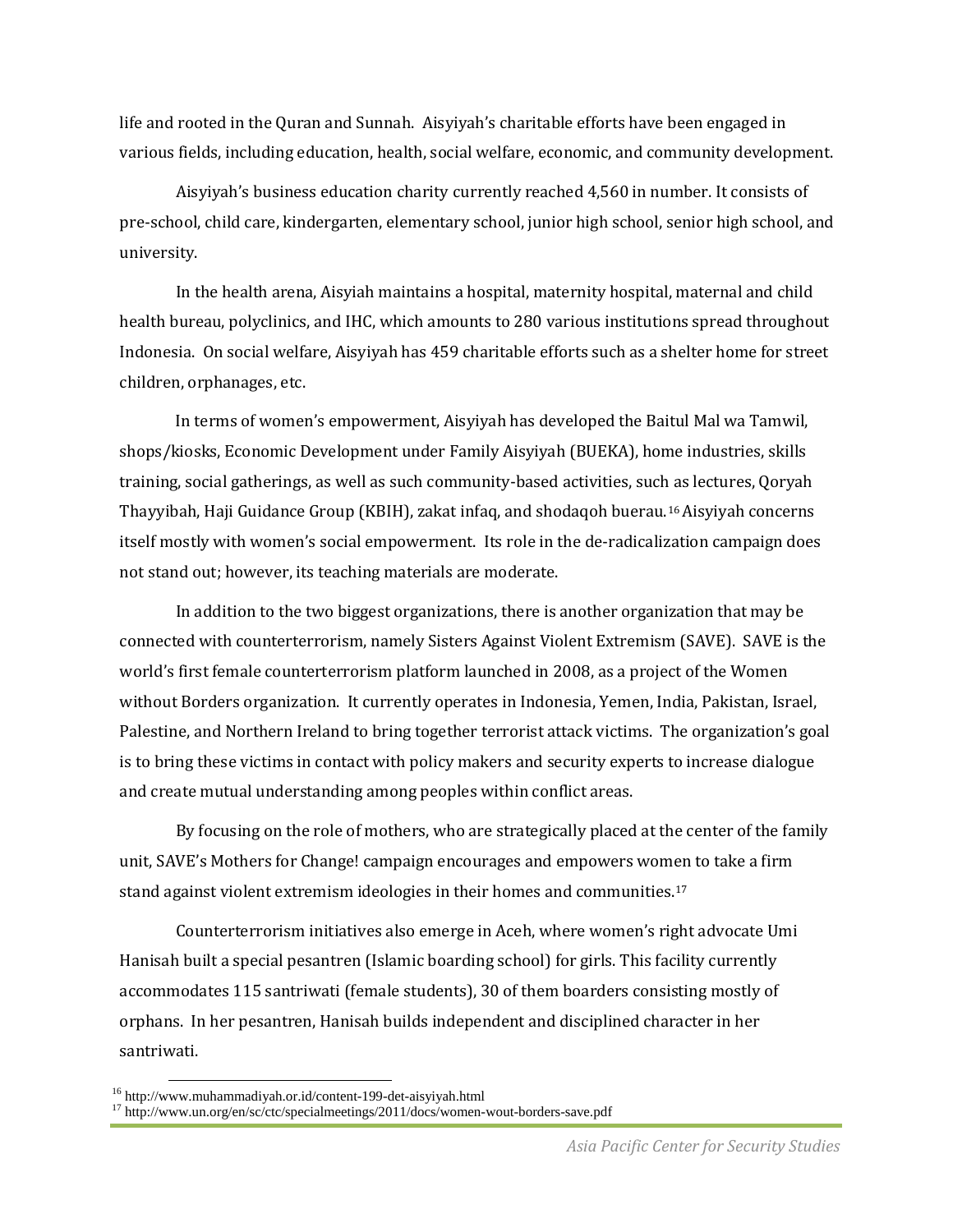Teaching is held from 5 to 7 a.m. in the morning and 6 to 10 p.m. in the evening. Between morning and the evening instruction, members attend local public schools.

While the pesantren's currculum and subject matter is varied, there is a focus on Islam. On Sunday, the santriwati attend computer classes and other practical courses and training. These include flower arrangement, sewing, composting, and gardening; skills that that can be used to earn extra money.

In terms of religious instruction, Hanisah always includes discussion of gender equality derived from Islamic principles and anti-violence activities. Hanisah helps victims of conflict in Aceh to overcome trauma, and she advocates against violence targeting women. Her activities in the community include holding majelis taklim (religious-oreinted gatherings) for women, enabling them to discuss their similar sufferings from conflict.

## *b. Family-based Communities*

Although not directly engaged in counterterrorism, Indonesia's Family Welfare Empowerment organization, or Pemberdayaan Kesejahteraan Keluarga (PKK), focuses on improving the welfare of the family and its role in communities. This organization has a large structure from the national level to the RT / RW neighborhood. It is chaired by the nation's minister of home affairs at the national level and by others at lower levels, namely province, city, district, and neighborhood.

This is a national movement that figures into societal development and enables community management. The main objective is to build families that are faithful and devoted to God and are noble , virtuous, healthy and prosperous, as well as advanced and independent. In doing so, it seeks to guarantee equality and gender justice, as well as legal and environmental awareness. T o achieve its mission, the PKK has three primary aims: 1) education and socialization; 2) communication, information, and education; and 3) facilitation and mentoring.<sup>[18](#page-7-0)</sup>

<span id="page-7-0"></span><sup>18</sup> http://www.surabaya.go.id/eng/pdf/pkk/Seputar%20PKK.pdf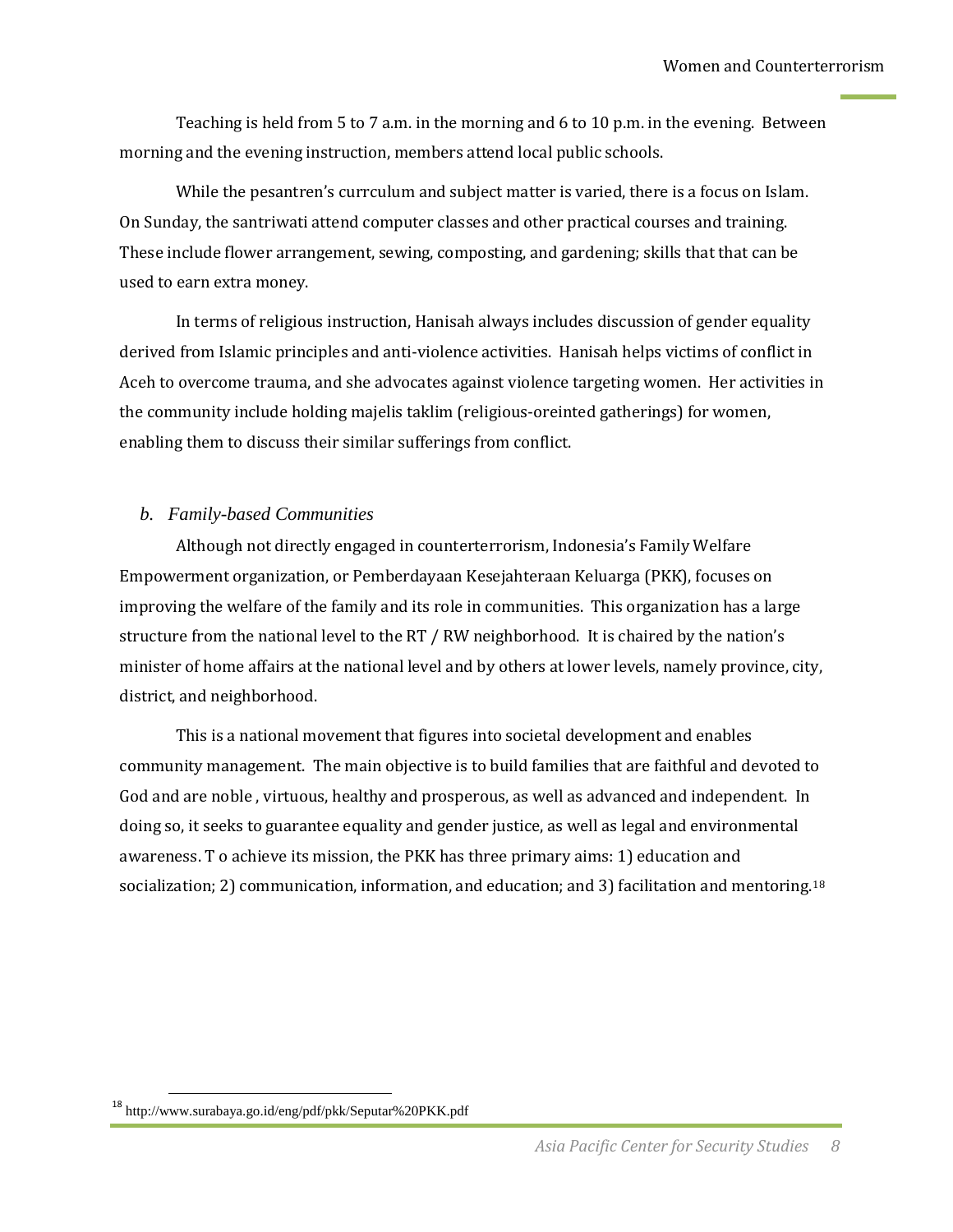| Organization                 | <b>Characteristics</b>                                                                         | <b>Role in Countering Terrorism</b>    |
|------------------------------|------------------------------------------------------------------------------------------------|----------------------------------------|
| Fatayat                      | Wing organization of Nahdlatul Ulama                                                           | Counterterrorism campaign              |
|                              | Moderate Islam                                                                                 | Economic empowerment                   |
| Aisiyah                      | Wing organization of Muhammadiyah                                                              | Women empowerment in all aspects       |
|                              | Moderate Islam                                                                                 | (economic, social capacity, education) |
|                              |                                                                                                | Moderate teaching                      |
| Community                    | Initiated personally, by community, organization,                                              | Moderate teaching                      |
| Teaching                     | etc.                                                                                           |                                        |
|                              | Moderate Islam                                                                                 |                                        |
|                              | Based on <i>pengajian</i> <sup>19</sup> , certain madrasah/ pesantren                          |                                        |
| PKK - general                | General women community                                                                        | N/A                                    |
|                              | Focuses on women/family empowerment                                                            |                                        |
|                              | Has been rooted deeply in the community: national,                                             |                                        |
|                              | province, city/town, districts, neighborhood.                                                  |                                        |
| <b>Sisters Against Vio</b>   | International anti-terrorism organization                                                      | De-radicalization Campaign             |
| lent Extremism               |                                                                                                | Terrorism victims help                 |
| Community                    | General based community                                                                        | Never heard                            |
| (arisan, etc)<br>$-$ general | Uncoordinated / unorganized                                                                    | Has the potential for the information. |
|                              | The communication/relationship media for                                                       |                                        |
|                              | women, does not have any specific consent of<br>women issues. Depends on the community itself. |                                        |

Table 2. The Role of Indonesian Women in Counterterrorism

# **2. The Role of Women in Counterterrorism: Cases of Bangladesh and Morocco**

Women have been involved in counterterrorism effort in many countries, directly or indirectly; among these are Bangladesh, Morocco and Pakistan. In many cases, engaging women in counterterrorism strategies have yielded positive results. Involvement can grow in all sectors, to include economic empowerment, family education, religion, law enforcement, and community based information and early detection.

## *Economic Empowerment of Women in Bangladesh*

Based on an understanding that terrorism is rooted in poverty, Bangladesh emphasized economic development. Women are selected as empowering agents within several programs: 1)

<span id="page-8-0"></span><sup>&</sup>lt;sup>19</sup> *Pengajian* means informal community-based teaching in Islam, to instill religious norms/doctrines. It can be held continuously or occasional, continuous/specific curriculum or sporadic (depend on the up to date situation).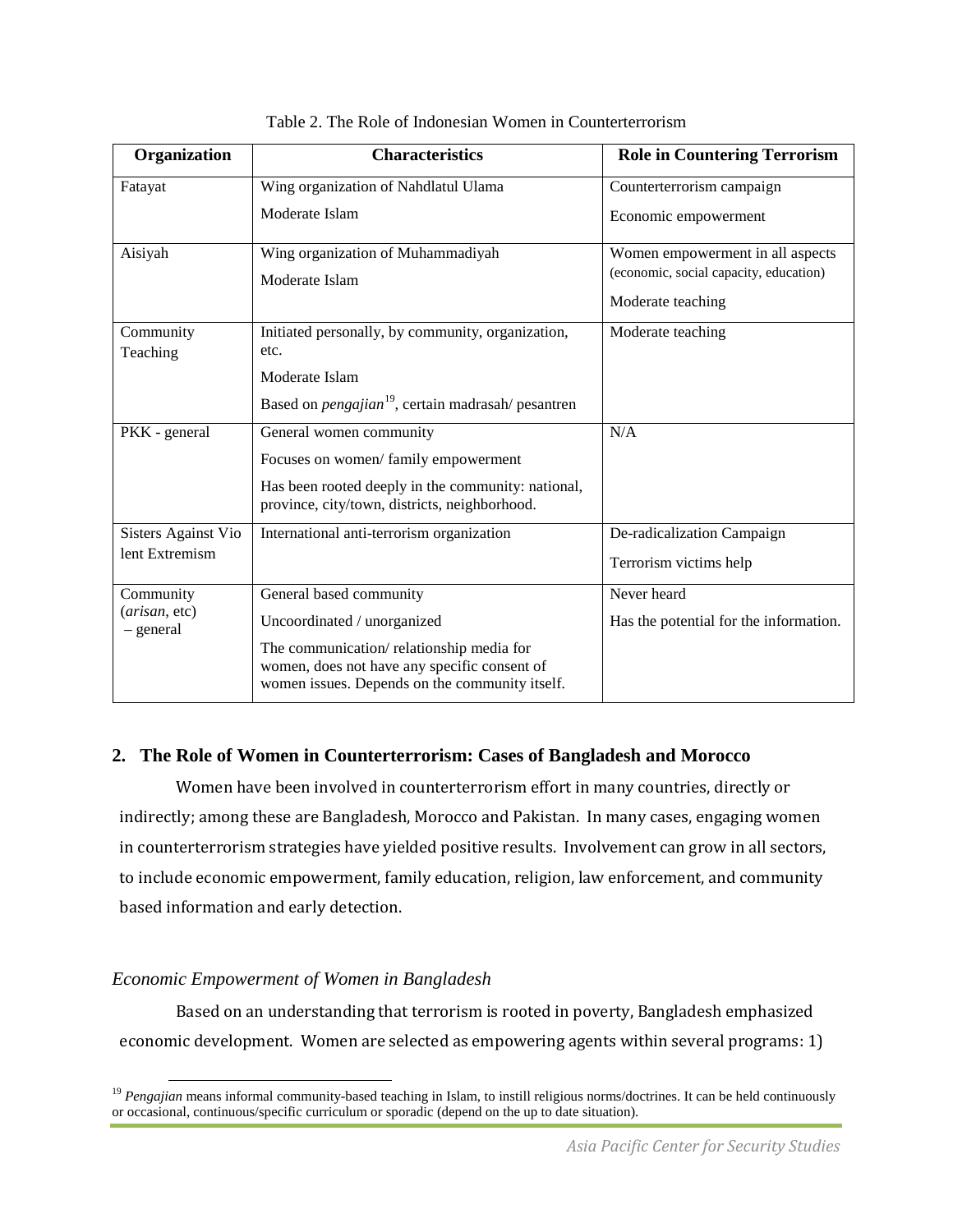micro-credit and micro-lending for women, 2) the inclusion of women in the garment industry, and 3) the improvement of education and learning opportunities equation for girls. Because women are considered better able to manage money in this culture, program benefits will return to their families.

These initiatives provide an opportunity for women to work and enhance their roles household decision-making processes. They creates greater opportunities for women to broaden their knowledge and increase their bargaining power towards their husbands. At the same time, women retain their unique power to determine the direction of their children's education..

Meanwhile, Bangladesh government's prioritization of female education has positively impacted women's bargaining position within society and economic resources. In part, this has been achieved through controlling their age of marriage and reduction of radical thinking. Such programs within Bangladesh have successfully reduced the number of terrorist incidents. For example, since 2005, Bangladesh has not experienced a significant terrorist attack.

# *Creation of Moderate Teaching Programs in Morocco*

Counterterrorism strategies in Morocco focus on spreading moderate teaching that opposes the spread of radicalism. Women are actively involved as religious preachers.. To create religious preachers, the government has trained and educated women to facilitate a more moderate understanding of religion. These women are employed in the community, mosques, and prisons in Rabat and Casablanca.

In 2005, the government gave preaching certificates to 50 women; this number increased by 1,000 percent in 2014. Meanwhile, the Moroccan government has also increased the position and role of women in the household with a formal law that includes equal status for women, the ability to initiate divorce, and the right of equal inheritance. This has resulted in decreasing terrorist acts in Morocco, which currently ranks at less than 1 percent per year and has had no terrorist attacks since 2011.[20](#page-9-0)

# **3. Applying Lessons Learned from Case Studies to Indonesia**

<span id="page-9-0"></span>Bangladesh and Morocco represent successes of women engaged in counterterrorism. These cases possess similarities in increasing women's rights and opportunities to compete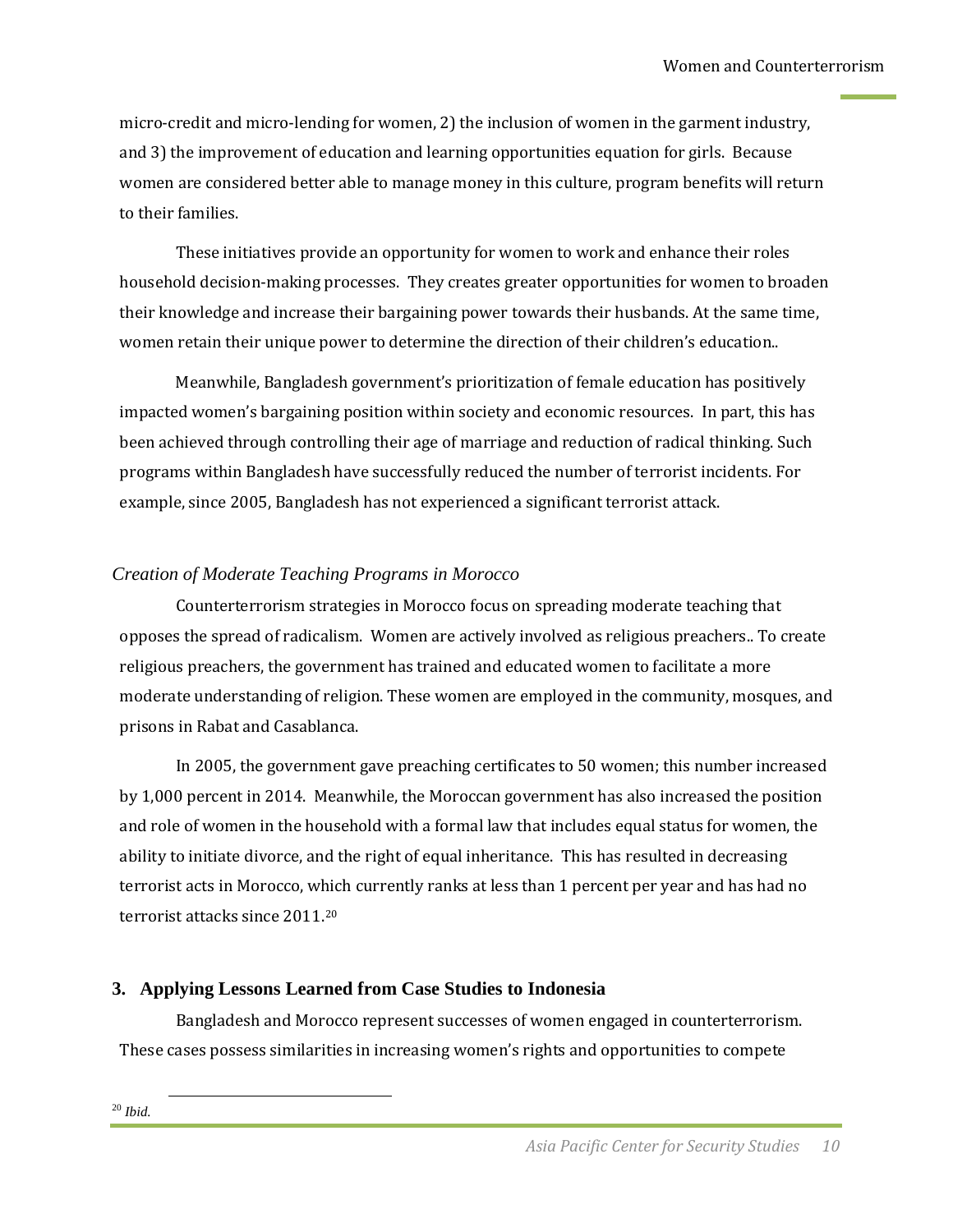equally by creating a new environment with high-level policy. The cases show that the higher women can rise, the more they open the system to new points of view. This not only provides women a better bargaining position and prosperity, but also the entire family.

However, the starting point of these cases is different from that found in Indonesia. Gender equality in Indonesia has been implemented for quite a while, in terms of economic opportunity, the educational system, bargaining power in the family, political participation, and even in the military and law enforcement. There are many organizations and communities addressing women's empowerment in Indonesia. Despite this, terrorist groups are still emerging and recruiting new cadres, mostly from young persons. There are even some women that are vocal in their support for terrorist groups.

In this context, it is imperative to reshape and foster the mindset of women to actively engage in counterterrorism. Women are the natural teachers for their family and children, so they play a vital role in influencing their families. To create moderate perspectives, women must be be inculcated in a moderate education within a moderate environment,.

A good example of this is Morocco, where women preachers are instrumental to its strategic policy. In Indonesia, there are a number of organizations and movements, especially Islamic women organizations, such as Aisyiyah and Fatayat NU, that engage in moderate preaching among women. The lectures, however, are primarily conducted among organization members, and they have not placed counterterrorism or deradicalization as part of the organization's main agenda. As a result, they only occasionally place an emphasis on such issues; when a case of terrorism emerges, for example.

On the other hand, there are some women's groups that are quite active in spreading radical materials. They usually create an exclusive environment and share similarities in radical thinking. Moderates may not easily penetrate this community, particularly if dialogue is the chosen method to influence them. But there is an opportunity to make contact with them in broader everyday life. In doing so, it is imperative to increase early detection within the "community" system to identify such exclusive and radicalized communities.

Counterterrorism campaigns can also be undertaken in other ways. Some women's movements are already engaged in such campaigns. However, the number of movements is inadequate in reaching an Indonesian population of 250 million people. As a result, we need to create a central locus of coordination among these organizations, so they can work on a grand strategy together.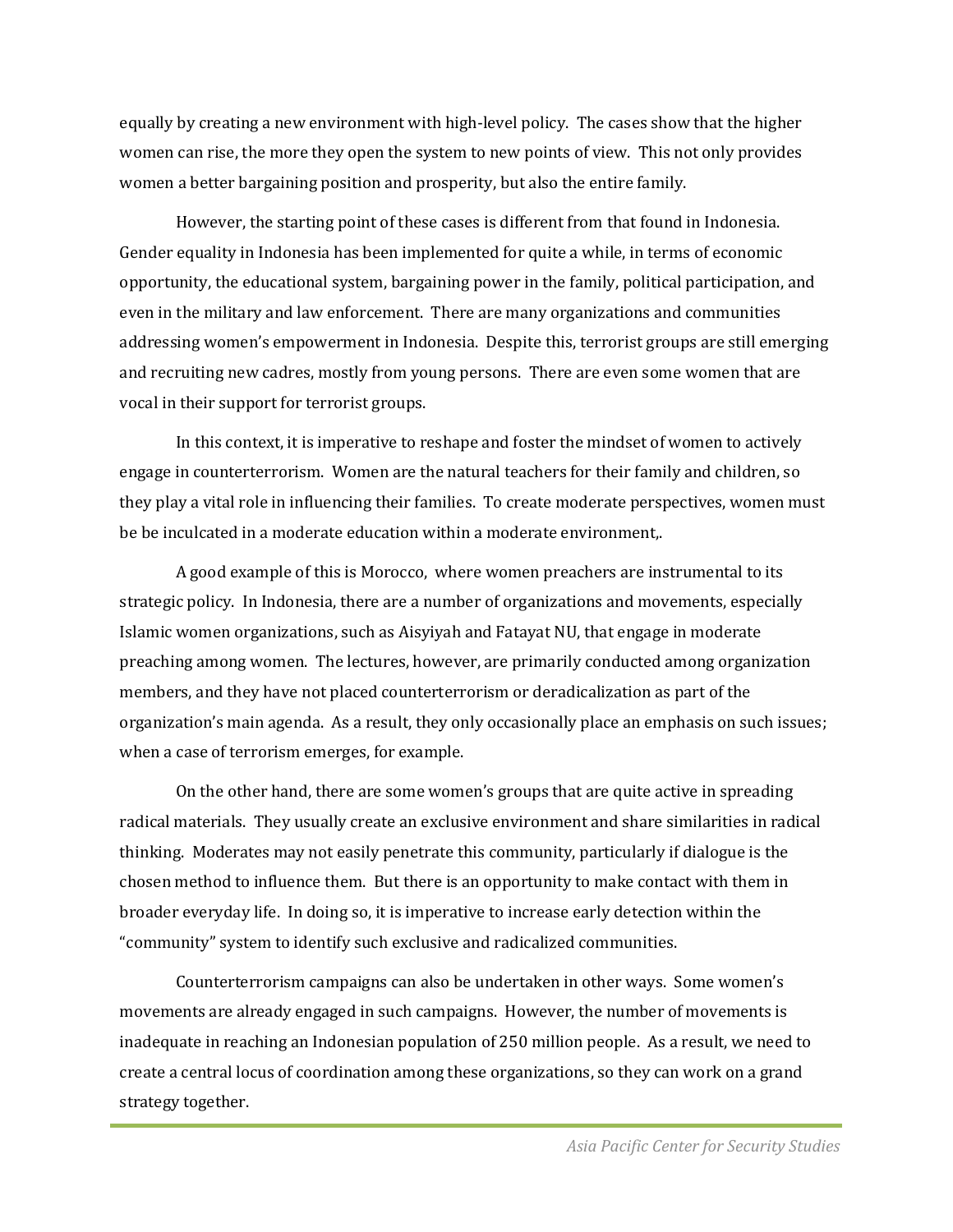To manage this imbalance between counterterrorism organizations and the population in Indonesia, we need a large community organization that has already reached the grass roots level. In Indonesia's case, there is the PKK, which already works from the national level through the smallest community level in the country. In this manner, we can use the PKK as part of a media campaign to reach out at the grass roots level. The campaign must include work to increase public awareness, particularly among women, of terrorism's negative aspects. This strategy can also be used as the "early warning / early detection system." Given that women are predisposed to gather and share information in their communities, they are well suited to a role of early detection and warning.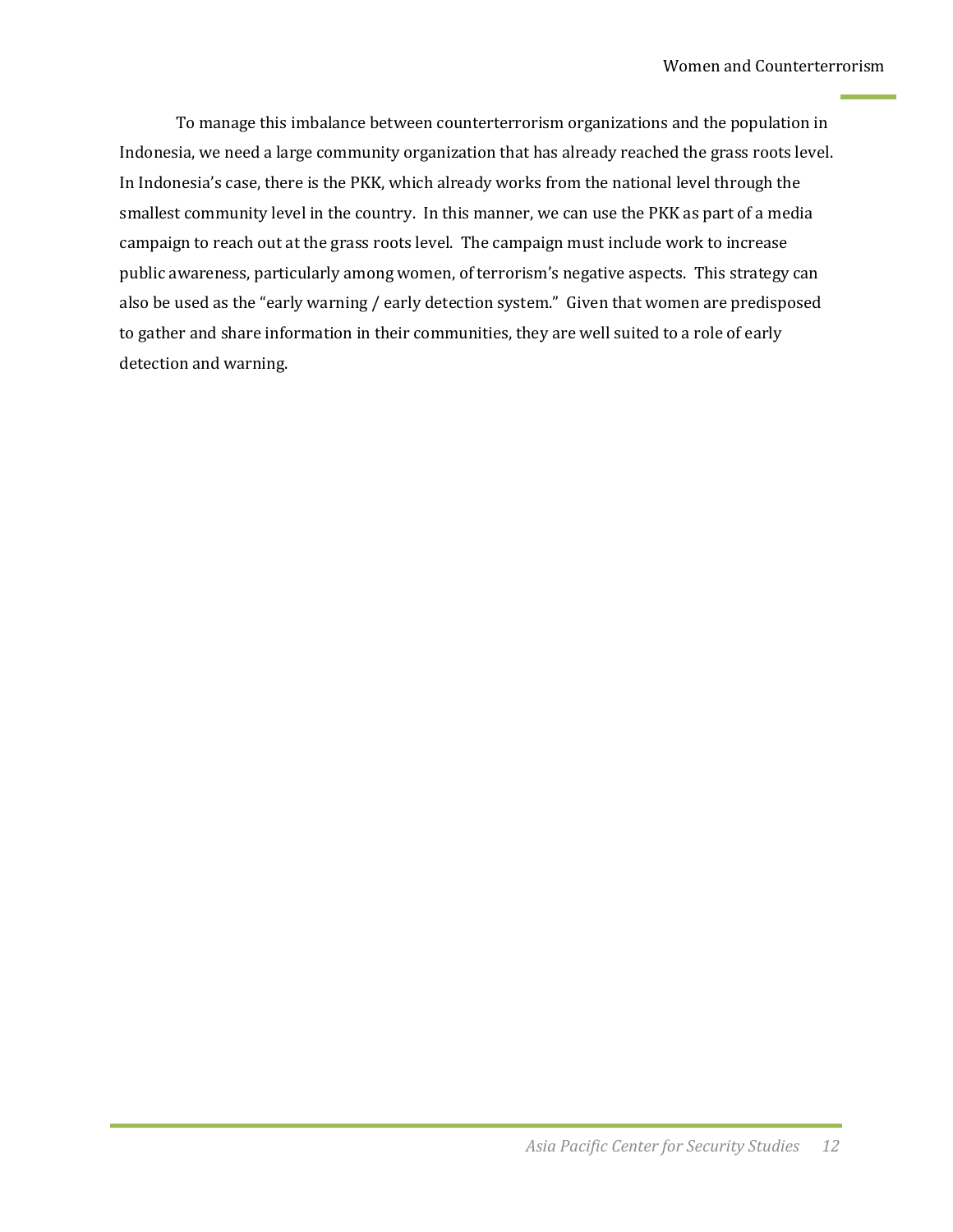#### **4. Recommendations**

Using the aforementioned cases as models, strategies to engage women in counterterrorism should include the following: First, Indonesia should create a national strategy by consolidating the ideas and efforts of women's organizations and movements already engaged on counterterrorism issues. Second, Indonesia should engage community-based women, such as PKK, as agents of counterterrorism by creating a strategy for community programs. Third, Indonesia should create an early detection and warning system among various women's communities and groupings by increasing women's awareness via media and other campaigns.

#### **5. Bibliography**

- Lierde, Frank van (2012). *Looking For That Other Face: Women Muslim Leaders and Violent Extremism in Indone sia.* Netherland: Cordaid.
- Couture, K.L. (2014). *A Gendered Approach to Countering Violent Extremism: Lessons Learned from Women in P eacebuilding and Conflict Prevention Applied Successfully in Bangladesh and Morocco.* Centre for 21<sup>st</sup> C entury Security and Intelligence. Policy Paper, July 2014.
- Verveer M. and Benjamin, D. (2012). *The Roles of Women in Terrorism and Counterterrorism* Keynote Speeches. Washington: Center for Strategic and International Studies (CSIS), April 19, 2012.
- Usmita, Fakhri (2012). *Disengangement, Strategi Penanggulangan Terorisme di Indonesia*. Thesis. Depok: Univer sitas Indonesia.
- Devasahayam, T.S. (2009). Gender *Trends in Southeast Asia: Women Now, Women in the Future*. Singapore: Institute of Southeast Asian Studies.
- Steven, G.C.S. and Gunaratna, R. (2004). *Counterterrorism: A Reference Handbook.* California: ABC-CLIO.
- Carter, Becky (2013). *Women and violent extremism*. GSDRC Helpdesk Research Report.
- Fink, N.C., Rafia Barakat and Liat Shetret (2013). *The Roles of Women in Terrorism, Conflict, and Violent Extremism: Lessons for the United Nations and International Actors*. Center on Global Counterterrorism Cooperation. Policy Brief, April 2013. www.globalct.org
- Nuryartono, Nunung and Pataporn Sukontamarn (2010). *Islamic Women's Organizations in Indonesia: Characteris tics, Activities, and Government Funding*
- Forum Asia Pacific Defense; Vol. 37, 2012
- Rokhmad, Abu (2012). *Radikalisme Islam dan Upaya Deradikalisasi Paham Radikal*. Walisongo, Vol. 20, No. 1, May 2012.
- Wibben, Annick T.R. and Keally McBride (2013). *Counterinsurgency and Gender: The Case of Female Engangement Teams*. May 2013, available at http://www.academia.edu/1974669/Counterinsurgency\_and\_Gender\_ The Case of the Female Engagement Teams.